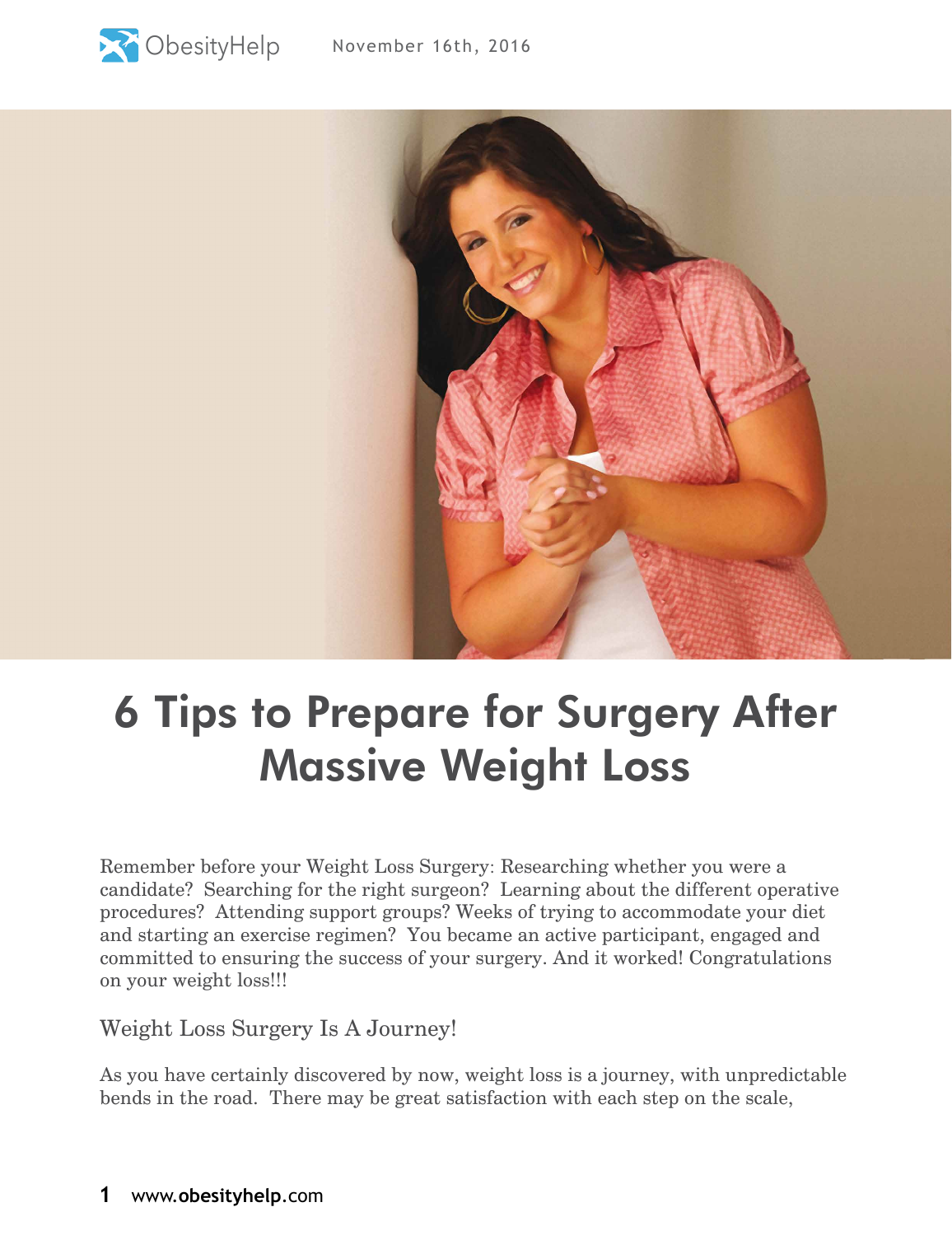# "<br>"<br>. gaining experience through wls popularity

Plastic surgeons are now much more sophisticated in our approach to the aesthetic concerns that go along with weight loss, and we have greater ability to manage the changes in the skin and soft tissue that accompany weight gain and loss. ve<br>nd<br>**JJ** 

watching the weight come off and the numbers drop. But that may be coupled with wonder and frustration. Your body may not be changing the way you had hoped. Your breasts and bottom may be shrinking, but your belly and love handles may not. You may notice loose, redundant skin, and your mirror might not yet be your friend.

Rest assured, you are the beneficiary of the popularity of bariatric surgery and general weight loss that has occurred over the last 15 years. Plastic surgeons are now much more sophisticated in our approach to the aesthetic concerns that go along with weight loss, and we have greater ability to manage the changes in the skin and soft tissue that accompany weight gain and loss. We are more educated and can better address the nutritional consequences of bariatric procedures. Know that for that lax neck, there is a neck lift or facelift; for sagging breasts, there are mastopexies (breast lifts), with or without implants; to fit that outfit you have been eyeing, there are body lifts and back lifts.

### Looking Forward to Plastic Surgery

Remember the great success that you had with your bariatric procedure, and if you are considering body contouring or other plastic surgery procedures, try to adopt the same deliberate approach to ensure optimal outcomes. Simply put, nothing substitutes for thoughtful preparation for your upcoming surgery! With that in mind, consider the following tips for your upcoming procedure, and best of luck!



#### DO RESEARCH

Do your homework! Research the procedure and your surgeon. Make certain that they are certified by the American Board of Plastic Surgery and have an interest and considerable experience in Massive Weight Loss body contouring. Check that the facility for surgery is accredited, and that you will be under the care of a Board Certified Anesthesiologist. Go into surgery with confidence in your decisions and absolute trust in your team!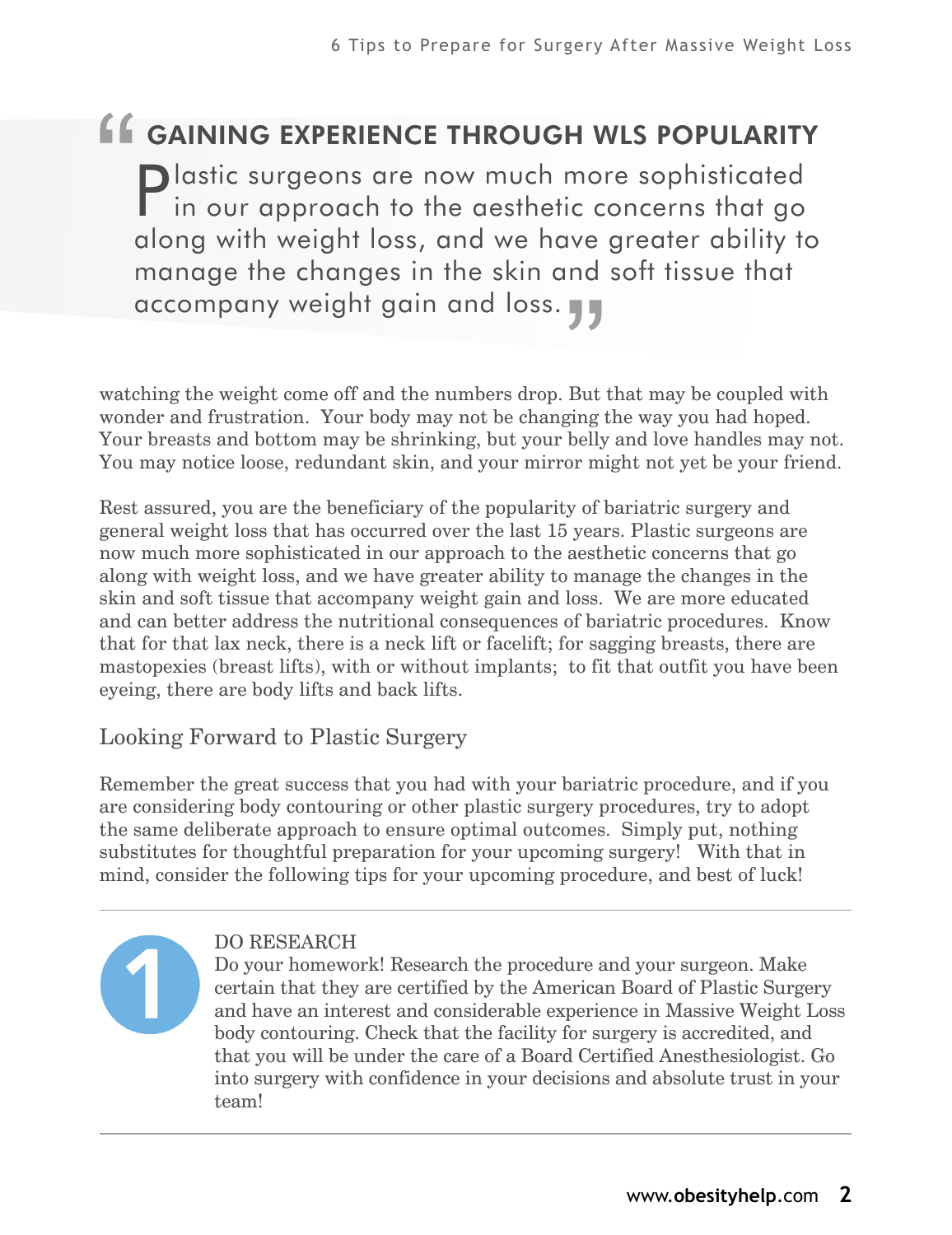

#### COMMUNICATE WITH YOUR HEALTHCARE TEAM

If you have any medical issues, make certain to discuss them with your surgeon and internist to optimize your care and minimize the risk of complications. Diabetes? see your endocrinologist. On medications for your joint pain? confer with your orthopedist. History of depression? speak with your therapist about what to expect after surgery. Absolutely try to ensure that you doctors communicate with each other! Also make certain to discuss lines of communication before surgery. Know how to reach your health care team after hours and understand who will be covering when your doctor is unavailable.



#### SCHEDULE SURGERY THOUGHTFULLY

Schedule your surgery at the "right time." Make certain that you can take adequate time out of work to ensure your recovery. You want to test the limits of what you can tolerate, physically and psychologically, before reassuming all of your professional obligations and responsibilities. You may need to arrange child care for several weeks. You do not want to "squeeze in" surgery at a stressful time in your life or a time that will not permit a comfortable, safe recovery.



#### BUILD YOUR SUPPORT STAFF

Arrange with family and friends in advance to assist you early in your recovery. Determine each person's role on your team, and discuss their responsibilities and how you hope that they can contribute to your recovery. If necessary, research and engage support from professional agencies to help. Make certain that you address transportation needs, not just for the day of surgery, but also for your first several follow up visits.



#### PREPARE YOUR HOME

· Fill your scripts in advance. Consider getting a stool softener to combat constipation related to pain medications and probiotics if you get GI distress from antibiotics. Consider throat lozenges and chapstick, as well.

· Load your fridge with foods easy to digest, low in sodium to limit swelling, and high in protein to aid healing. Make certain that there are plenty of fluids to maintain hydration. Consider food preparation before surgery.